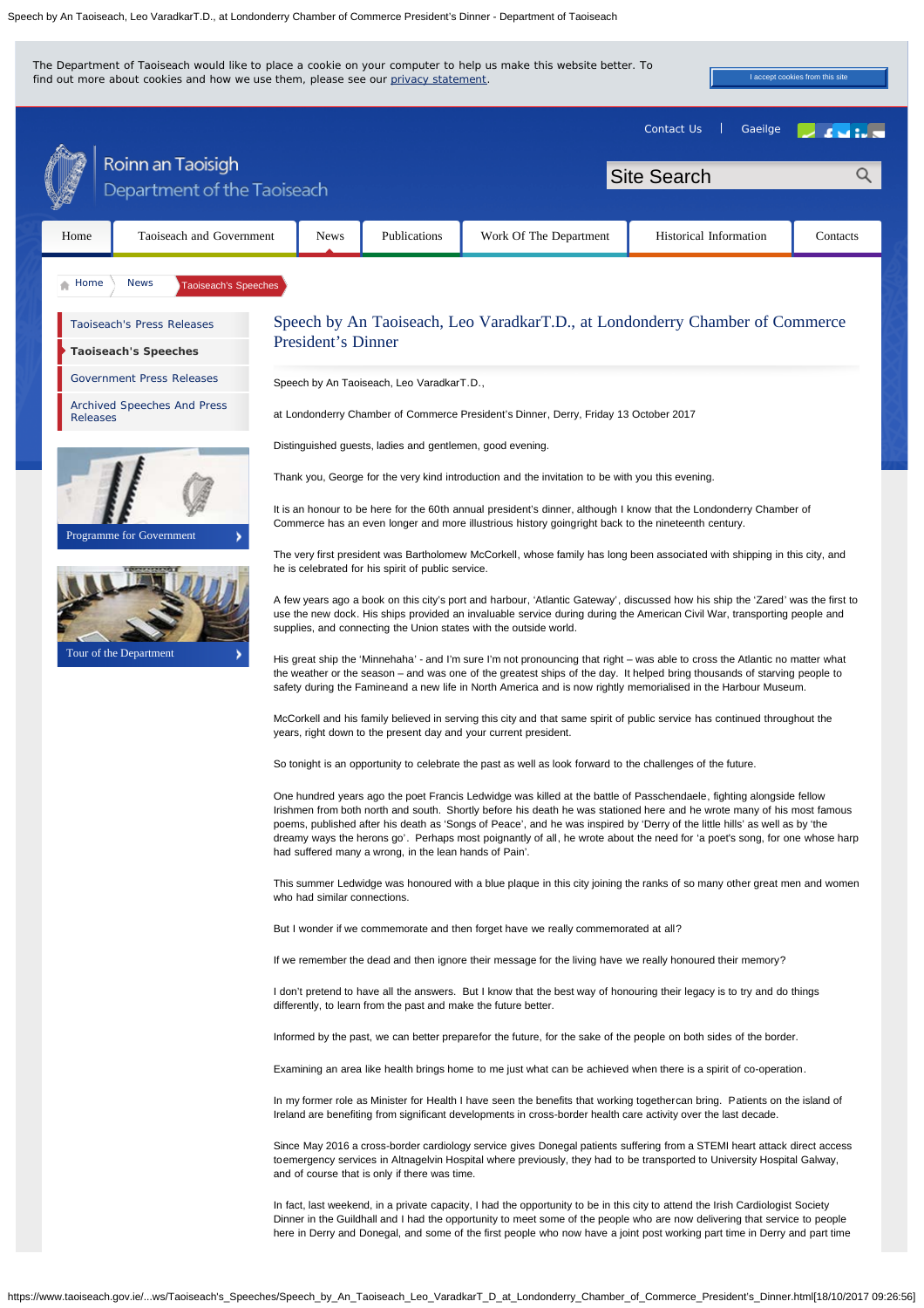## in Altnagelvin.

And as somebody who was Minister for Health a few years ago, it was great to see that practical, under the radar, low key co-operation that makes such a difference to people's lives and in that case actually saves lives.

Similarly cancer patients from Donegal that are now treated at radiotherapy unit Altnagelvin which the Irish Government helped fund to the tune of about €19 million.

Donegal of course as a county on its own doesn't have the critical mass of population to sustain specialist services such as that.

And in fact, Derry and Tyrone don't either.

But if you take Derry, Tyrone, Fermanagh and Donegal, there is a critical mass of population to deliver services that could only be delivered otherwise in Dublin, Belfast and even Galway.

This is exactly the kind of model of working together that provides a future for this region, and it will be even more important post Brexit.

On the flip side, children from Northern Ireland with congenital heart disease now have their emergency surgery in Our Lady's Children's Hospital, Crumlin in Dublin and will attend the new National Children's Hospital now under construction.

Similarly, across this island, sport has shown a great potential to bring us together.

Next month we will find out if we have been successful in our bid to host the 2023 Rugby World Cup in 2023 in Ireland. If we are, it will be a powerful statement about how far we have come as a country, as the whole island joins together to showcase the best of Ireland north and south to the world.

In soccer, it's a little bit different, we have two separate teams. Even in soccer, we have many cross-border connections.

On Monday I received a text message from a DUP politician - whose name you all will know - reminding me that the role of people from Derry had in our success should not be forgotten, what with the manager, the goalscorer, and the man of the match, all from here!

Sport has an incredible way of bringing people together. Why does politics so often have to tear us apart?

Maybe it's because we try to approach them the same way, always keeping score, and never forgetting old rivalries.

Perhaps we should remember the words of the poet Derek Mahon, who also had so many connections here.

In one of his most famous works, set in this city, he spoke of how 'the fog of time receives the ideologue'.

Perhaps we need to embrace the fog of time and not be afraid of it.

We are met at a turning point in our island's history.

Later generations will judge us on how we respond.

The City of Derry has been a leader in showing how we can work together, knowingand understanding our history while at the same time not being prisoners of it. It is up to each generation to define its own history by dealing with the challenges and opportunities of its own time. A shared space is not a lost space and the city of Derry is to be congratulated for its efforts in this area.

While Brexit creates many challenges across the EU, the challenges for the island of Ireland are unique and of a different scale.

Perhaps no part of Europe will be affected by Brexit more than areas such as this one, straddling the border between Ireland and Northern Ireland, between Ireland and the European Union.

We will ensure that the particular challenges presented by Brexit on this island are fully understood, right across the European Union.

Our priorities are clear. We must protect the peace process and ensure there are no new barriers to trade or movement of people acrossour island.

We are committed to safeguarding theCommon Travel Area and the associated rights enjoyed by Irish and UK citizens acommitment that is shared by the UK Government and supported by the EU.

The Irish Government also wants a transitional arrangement in place.

We were among the first to propose it will be needed to allow people and business to prepare for any permanent changes that may take place thereafter.

We also hope that the ultimate outcome of the negotiations will be the closest possible trade and customs relationship between the UK and the EU.

So, if this is ultimately not attainable, then we will seek a unique solution for Northern Ireland, reflecting its unique history and geography. A solution which does not undermine the constitutional settlement in any way, rather one that takes account of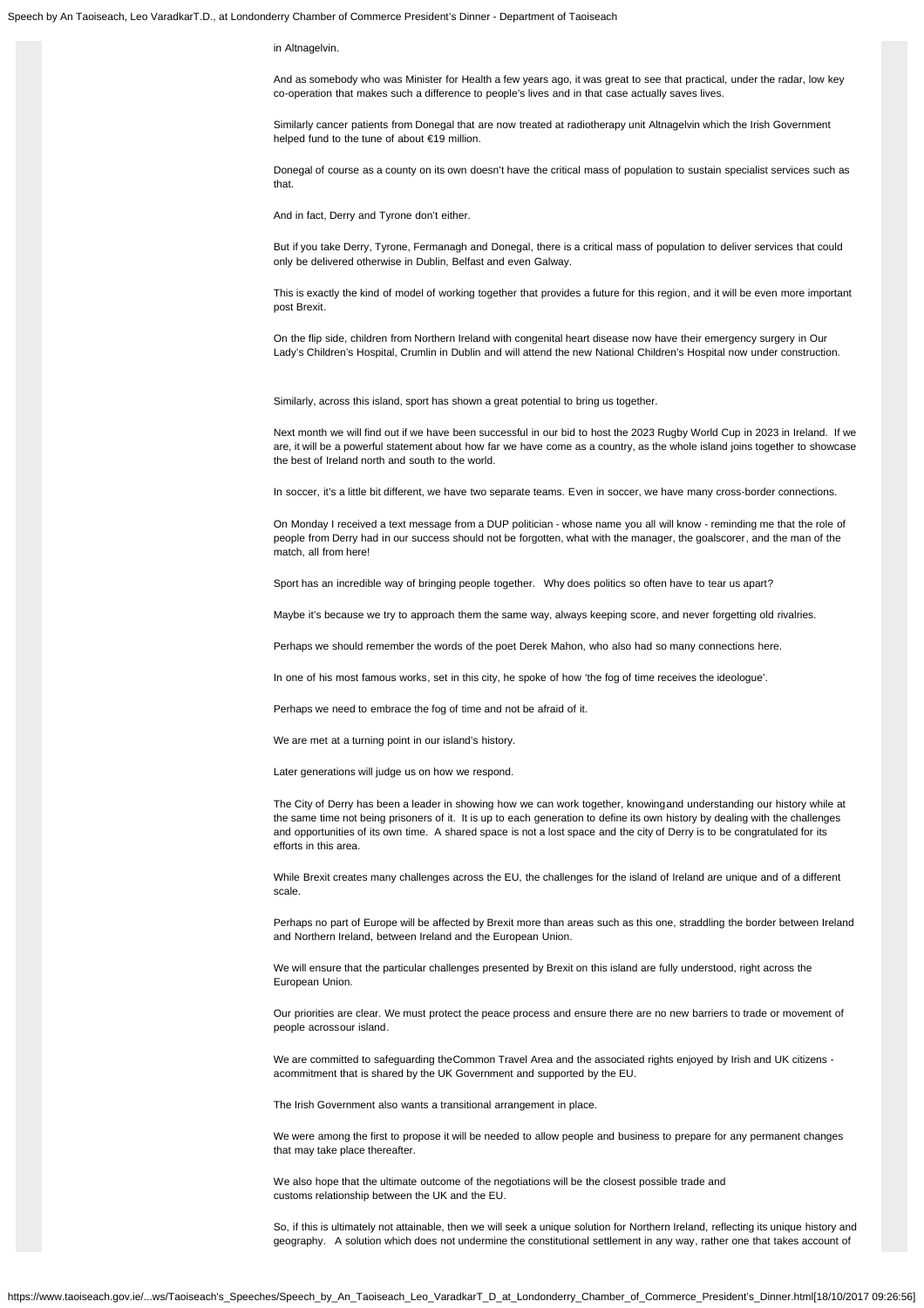Speech by An Taoiseach, Leo VaradkarT.D., at Londonderry Chamber of Commerce President's Dinner - Department of Taoiseach

the realities on this island and builds on common regulatory approaches, frameworks and systems.

Next week, I will sit around the European Council table with other Prime Ministers, deal with normal business, and then we will move on to Article 50. Theresa May will be asked to leave. And the 27 will take decisions on Brexit.

We will take stock of the negotiations to date but it seems likely that the decision on whether sufficient progress has been made on three significant issues - citizens' rights, the financial settlement and Irish issues - to allow the Brexit negotiations to proceed to the next phase will now be postponed to December, as sufficient progress has not yet been made.

In my contacts with European Presidents and Prime Ministers, I have received considerable support and understanding for the particular challenges we face.

From Berlin to Brussels, they understand that Northern Ireland is unique, that the peace is young and still fragile, and are willing to make exceptions for Northern Ireland that would not be made for others.

But while I will continue to make the strongest possible case for Northern Ireland, there is no substitute for a Northern Ireland Executive speaking directly for the people of Northern Ireland as your democratically elected voice.

I'll do my best for Northern Ireland, but my mandate is weakened because I don't come from here.

The best way to secure a unique solution for Northern Ireland is to ask for it. There is huge goodwill for Northern Ireland right across Europe. Everyone recognises what has been achieved and what can never be allowed to be lost. So there is a willingness to change the rules and create a flexible solution, a unique solution, one for Northern Ireland, one that may not be available to the rest of the UK or even the rest of Ireland.

Standing only 4 miles from the border, I knowthe importance of maintaining the freemovement of people, goods and services on this island.

Three border crossings between Donegal andDerry alone account for almost 60% of the 95,000 daily crossings between North and South - representing the day-to-day reality of the cross-border worker or student who travels from Donegal to Derry.

The Irish Government has been unequivocal in its position that Brexit must not give rise to any physical manifestation of a border on this island.

I know that concern about the border extends far beyond the impact on trade and balance sheets, important though that is.

It is also about the emotional impact on communities, North and South, which have become increasingly intertwined over the past two decades.

There is, understandably, heightened concern among communities who are worried about how their rights will be protected, including rights arising from citizens in Northern Ireland retaining EU citizenship after Brexit.

And, above all, there is concern that the reintroduction of a border will be a step backwards, a step in the wrong direction in terms of peace and political stability and the increased prosperity which has underpinned this.

In my political career I have sometimes been criticised for speaking my mind when perhaps it was safer to remain silent.

I have always believed that there is no point in being in politics unless you are prepared to speak up for what you believe is true and what you believe is right.

Better to make a stand and be true to your own values, than remain silent and regret it forever afterwards.

It is why I applaud the courage shown by this Chamber throughout its history. Your Chief Executive, Sinead McLaughlin, deserves a special mention for her courage in articulating consistently the need for progress in bringing together the political parties and re-establishing the Executive. Her eloquence has been notable and I do hope her message has been heard.

We too want to see devolution restored in Northern Ireland and working for the people here; decisions to be made on budgets, health and education, to be made here, not in Northern Ireland.

It is essential that a new power sharing Executive is in place in Northern Ireland as soon as possible.

We also need to have a North South Ministerial Council in place and taking decisions.

Your institutions could play an important role in the Brexit negotiations, particularly as there are structures and mechanisms in place for the devolved administrations to be consulted, and to have their say on legislation being considered in **Westminster** 

For our part, the Irish Government will discharge our responsibilities as co-guarantors of the Good Friday Agreement.

We will do all we can, in Brussels, in London and in Dublin, to achieve the best outcome for everyone on this island - to protect our peace, our freedom, our rights, and our prosperity.

Last week I met with Nicola Sturgeon, the First Minister of Scotland, and I have been regular contact with the First Minister in Wales. These are two people with whom I share a common view about the UK remaining in the single market and a customs union.

Now more than ever we need an answer to the question, of who we - and others in Europe - talk to in Belfast?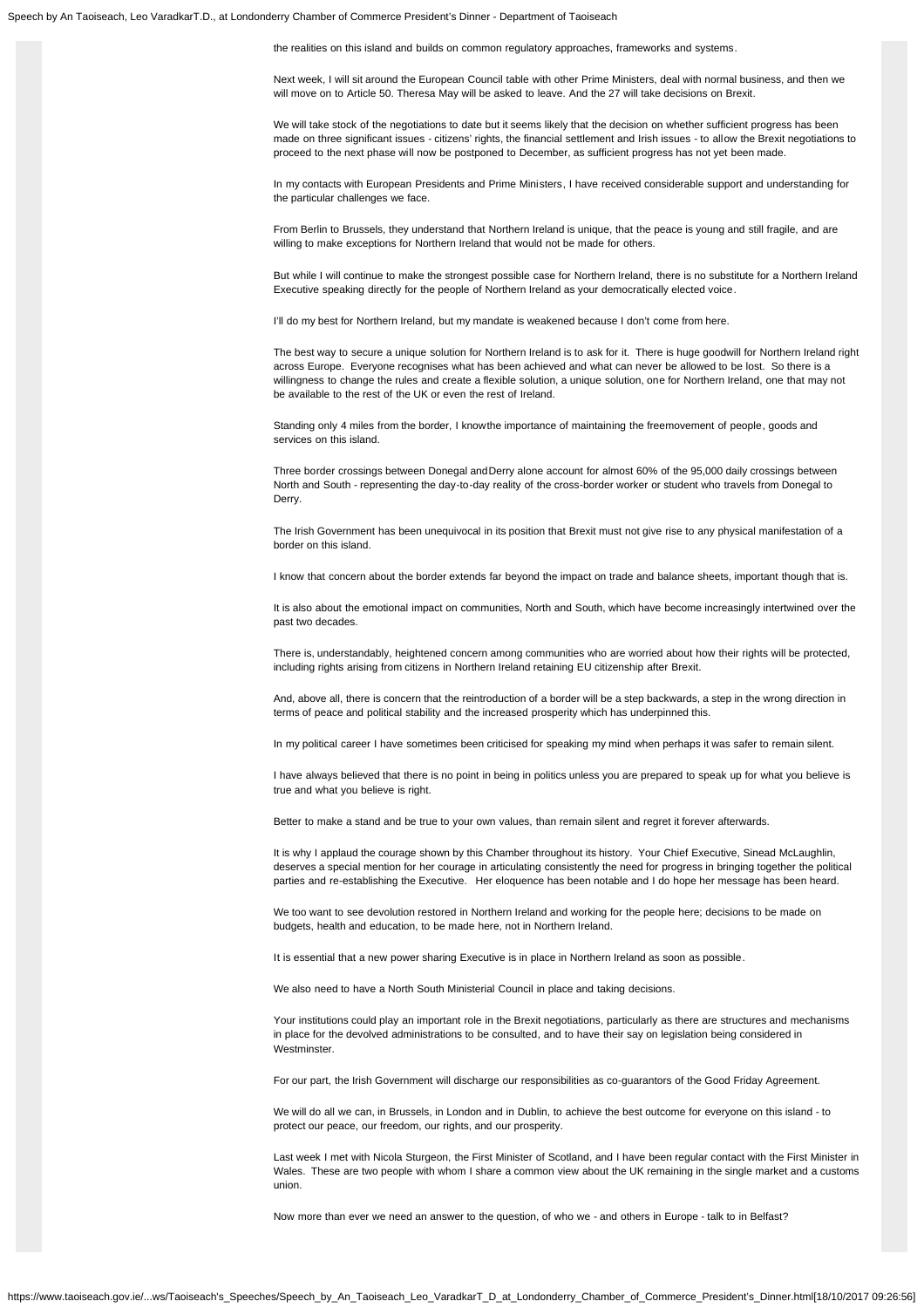Who will speak for Northern Ireland and her 1.8 million people?

The clock is ticking and it is later than you think.

We must protect what has been achieved in recent decades through the Peace Process and with the support and facilitation of the European Union.

The Good Friday Agreement and the European Union allows a dynamic and diverse region like the North West – with the city of Derry at its heart – to reach its full potential.

Central to the development of the North West is the dedicated work of this Chamber.

The growing confidence and renewal here has been driven by you and people like you - individuals and businesses who are imaginative, determined and prepared to take risks.

You have greatly contributed to Derry's transformation from conflict, to peace, to growing prosperity.

This growth is a real driver for the development of the whole of the North Westwith Derry and Letterkenny as its metropolitan centre.

In that context, I am looking forward to meeting the North West Strategic Growth Partnership tomorrow morning to hearfirsthand of the work they are doing.

This Partnership, between Derry City and Strabane District Councils, Donegal County Council, and the Irish Government and the Northern Ireland Executive is building on the strong cross border ties in this region to ensure that the North West region can thrive.

It's back by a €2.5 million financial commitment to the North West Development Fund, aimed at maximising the region's potential.

Particularly with Brexit, we need to be more imaginative and more ambitious in developing links across the border to ensure that our border communities can thrive and flourish. There are so many exciting ways we can work together. Through the continued work of North-South bodies and through exciting projects like the Ulster Canal and Ulster greenways and also upgrading the Belfast Dublin rail line we can usher in a new era of partnership and co-operation.

Of course, the North West has firsthandexperience of the benefits of EU structural funds and we want to see this continue into the future.

Between them, PEACE and INTERREG have brought nearly €3.5 billion of investment to this region over the last twenty-five years, with a further half billion Euro being invested until 2020. That is not something that should be lost.

Think of the North West Greenways project which will create almost 50 kilometres of new cross-border greenways.

Foreign investments on either side of the border can also bring benefits to the other.

Our forthcoming 10 year capital plan will improve links between Dublin, Donegal and Derry. The Irish Government has already made a very significant contribution to the construction of the A5 dual-carriageway.

The commitment is cast iron and the money has been allocated by the Minister for Finance. I want to see that project go ahead as quickly as possible. I also believe that the completion of routes from Dublin to Derry and Donegal should be a strategic priority for governments both north and south.

We know how important this road will be for the connectivity of Derry and Donegal to the rest of the island and I am looking for this project to be advanced as rapidly as possible.

If Batholomew McCorkell was around today I think he would be proud of all you have done to ensure that Londonderry Chamber of Commerce is at the heart of supporting a creative, innovative, competitive and confident region. You have honoured his legacy and all those who have been involved with the Chamber over its distinguished history.

The late and much missed Seamus Heaney believed that poets like Francis Ledwidge'faced the choices and moral challenges of their times with solitude, honesty and rare courage.' We need to be inspired by that same spirit of honesty and rare courage.

If we do, then the future here– and the future of the whole island - will be a bright one.

To do that, we need to ensure that the political architecture and physical infrastructure is in place to realise that potential.

The Irish Government shares your goals.

We will invest in your endeavours and we will continue to work with you side by side.

Thank you.

## Quick Links

## External Websites

Contact Us **Department of the Taoiseach**

Contact Us  $\bar{\rm{z}}$ 

Taoiseach and Government  $\bar{\rm{y}}$ 

Site Map

Citizen's Assembly  $\bar{\rm{z}}$ 

Government Buildings,

https://www.taoiseach.gov.ie/...ws/Taoiseach's\_Speeches/Speech\_by\_An\_Taoiseach\_Leo\_VaradkarT\_D\_at\_Londonderry\_Chamber\_of\_Commerce\_President's\_Dinner.html[18/10/2017 09:26:56]